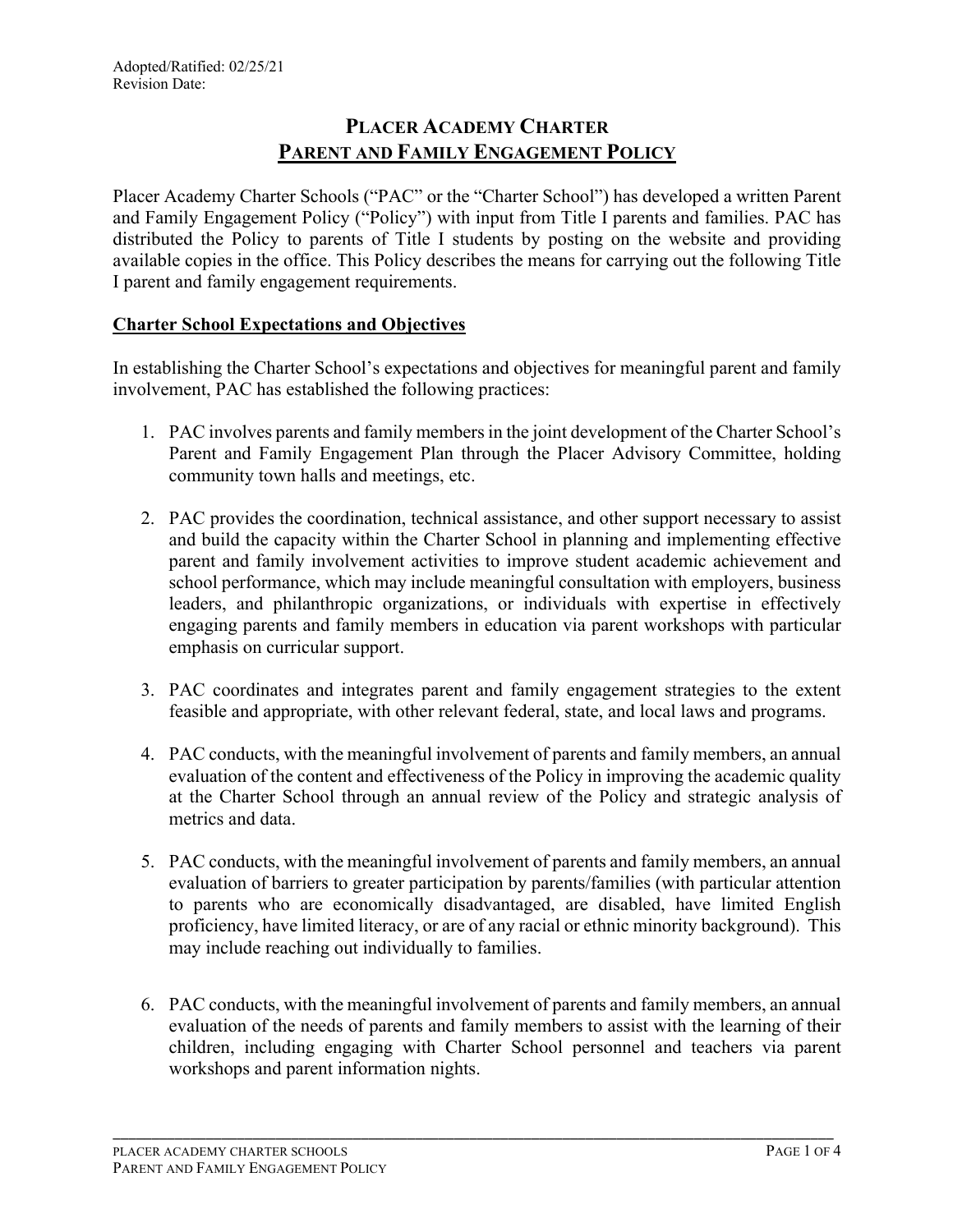- 7. PAC conducts, with the meaningful involvement of parents and family members, an annual evaluation of strategies to support successful Charter School and family interactions via town hall meetings, surveys, and Placer Advisory Council meetings.
- 8. PAC uses the findings of the annual evaluation to design evidence-based strategies for more effective parental and family engagement, and to revise, if necessary, the Parent and Family Engagement Policy.
- 9. PAC involves parents in the activities of the Charter School through the Placer Advisory Council to adequately represent the needs of the population.

### **Involvement of Parents in the Title I Program**

To involve parents in the Title I program at PAC, the following practices have been established:

- 1. PAC convenes an annual meeting to inform parents of Title I students about Title I requirements and about the right of parents to be involved in the Title I program. PAC holds an annual Title I meeting (Back to School Night) to which all parents of participating children will be invited and encouraged to attend, to inform parents and family members of their school's participation in the Title I program, and to explain to parents the requirements and the right of the parents to be involved.
- 2. PAC offers a flexible number of meetings for Title I parents, such as meetings (Placer Advisory Council, Open House, Parent workshops, etc.) in the morning or evening.
- 3. PAC involves parents of Title I students in an organized, ongoing, and timely way, in the planning, review, and improvement of the Charter School's Title I programs and the Parent and Family Engagement Policy through the Placer Advisory Council.
- 4. PAC provides parents of Title I students with timely information about Title I programs through Back to School nights, parent workshops, etc.
- 5. PAC provides parents of Title I students with a description and explanation of the curriculum used at the Charter School, the assessments used to measure student progress, and the proficiency levels students are expected to meet via the school website and through the Student Handbook notification.
- 6. If requested by parents of Title I students, PAC provides opportunities for regular meetings that allow the parents to formulate suggestions and to participate, as appropriate, in decisions relating to the education of their children.

The Policy must be updated periodically to meet changing needs of parents and the Charter School. If PAC has a process in place for involving parents in planning and designing the Charter School's programs, the school may use that process if it includes adequate representation of parents of Title I children.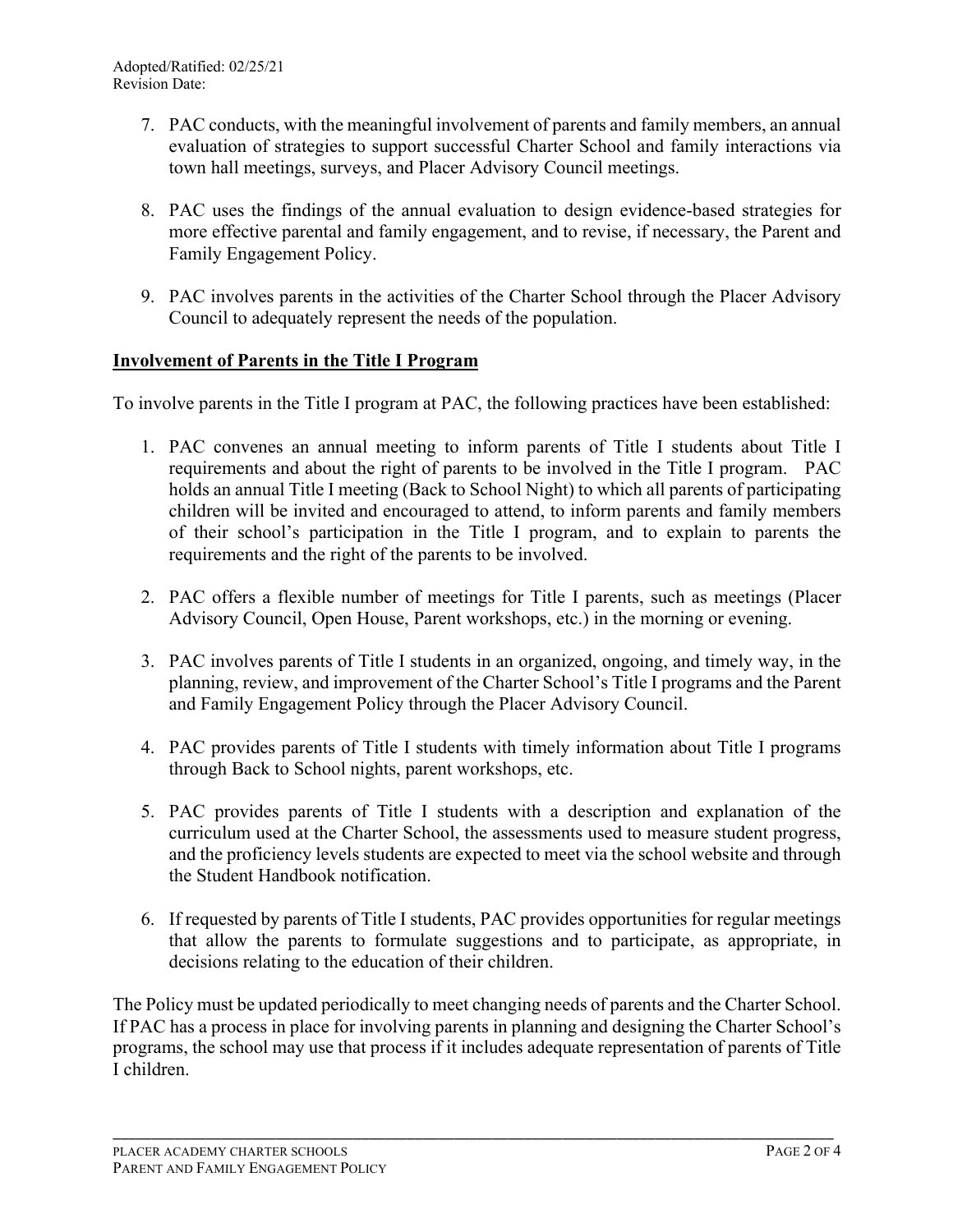### **School-Parent Compact**

PAC distributes to parents of Title I students a School-Parent Compact (the "Compact"). The Compact, which has been jointly developed with parents, outlines how parents, the entire Charter School staff, and students will share the responsibility for improved student academic achievement. It describes specific ways the Charter School and families will partner to help children achieve the State's high academic standards. It addresses the following legally required items, as well as other items suggested by parents of Title I students:

- 1. PAC's responsibility to provide high-quality curriculum and instruction to meet the challenging State academic standards.
- 2. The ways parents will be responsible for supporting their children's learning, volunteering in the classroom, and participating, as appropriate, in decisions relating to the education of their children and positive use of extracurricular time.
- 3. The importance of ongoing communication between parents and teachers through, at a minimum, annual parent-teacher conferences; frequent reports on student progress; access to staff; opportunities for parents to volunteer and participate in their child's class; and opportunities to observe classroom activities and ensuring regular communication between family members and school staff, and, to the extent practicable, in a language that family members can understand.

The Placer Advisory Committee reviews the School-Parent Compact annually. The Compact is distributed via the Student handbook. A copy of the Compact is attached to the Policy.

#### **Building Capacity for Involvement**

PAC engages Title I parents in meaningful interactions with the Charter School. The Charter School supports a partnership among staff, parents, and the community to improve student academic achievement. To help reach these goals, PAC has established the following practices.

- 1. PAC provides Title I parents with assistance in understanding challenging state academic standards, state and local assessments, and how to monitor and improve the achievement of their children via parent workshops.
- 2. PAC provides Title I parents with materials and training, such as literacy training and using technology (including education about the harms of copyright piracy), as appropriate, to foster parental involvement, to help them work with their children to improve their children's achievement via parent workshops.
- 3. With the assistance of Title I parents, PAC educates staff members about the value of parent contributions, and in how to reach out, communicate with, and work with parents as equal partners to implement and coordinate parent programs and build ties between parents and the Charter School via continued staff development.